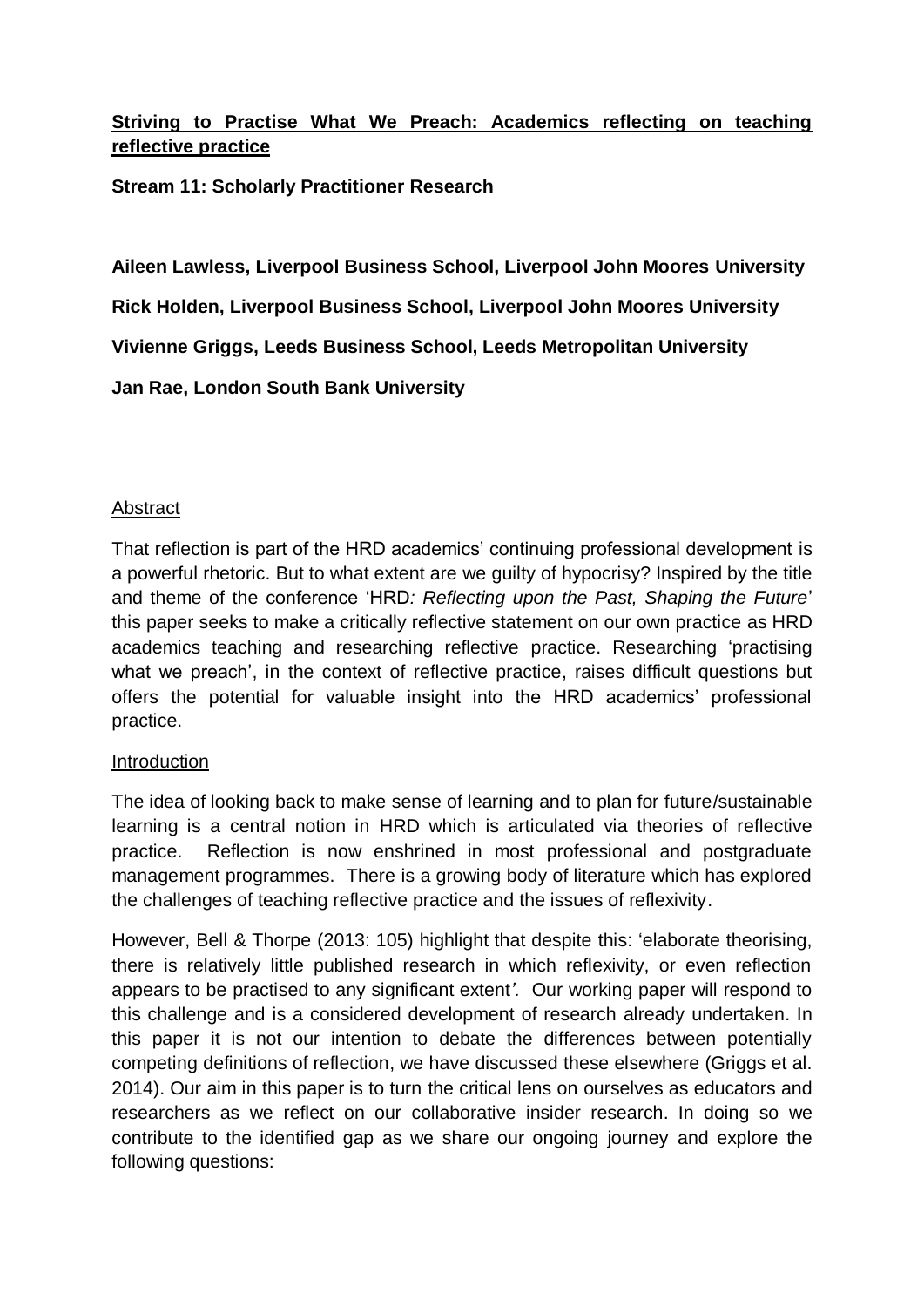- 1. What is the role of reflection and reflexivity within the context of insider research?
- 2. To what extent do we practise what we preach?

### Insider Research

It is increasingly common in academic programmes of study, particularly part time programmes, for students to select their own organizational setting as a site for their research.(Coghlan 2001; Zuber-Skerritt & Perry 2002). This insider research is a key feature of many taught postgraduate and Doctoral programmes. A key feature of this type of research is that the research is undertaken by complete members of organizational systems and communities in and on their own organisations. This type of research can also be undertaken as collaboration between insiders and outsiders (Alder et al 2004; Bartunek & Louis 1996). A key consideration for insider researchers is to reflect and be reflexive about how they can, as complete members 'undertake academic research in their own organizations while retaining the choice of remaining a member within a desired career path when the research is complete': (Brannick & Coghlan, 2007:59). The pre-requisite to remain employed and employable foregrounds the issues we discuss in this paper as we are also insider researchers, teaching students how to become insider researchers.

Our collaboration originated in a conversation and a concern which brought us together. This conversation caused us to surface an 'unease' with current approaches to teaching and assessing reflective practice with a focus on Masters level programmes accredited by the Chartered Institute of Personnel and Development (CIPD). We agreed to undertake a collaborative research project to explore the challenge of teaching reflective learning and the transferability and sustainability of reflective practice from Higher Education (HE) to the workplace.

Insider researchers are warned of the dangers of being too close and not attaining the distance and objectivity deemed to be necessary for valid research as they have a personal stake and potentially considerable emotional involvement in the setting (Alvesson 2003; Anderson & Herr 1999; Herr & Nihlen 1994). However, others argue that there is no inherent reason why being native is an issue and that the value of insider research is worth reaffirming (Brannick & Coghlan, 2007) while proceeding with caution [\(Alvesson, 2009;](#page-5-0) Trowler, 2012). Despite this rise in popularity insider academic research has received relatively little consideration and seldom gets published. Brannick and Coghlan (2007) postulate that this is because academic research is primarily focused on theory development and not necessarily concerned about actions or practice. However, (Welch, Plakoyiannaki, Piekkari, & Paavilainen-Mäntymäki, 2013) in undertaking a rhetorical analysis of two leading management journals demonstrate how methodological traditions change, evolve and undergo reassessment. In doing so they draw attention to the need for greater reflexivity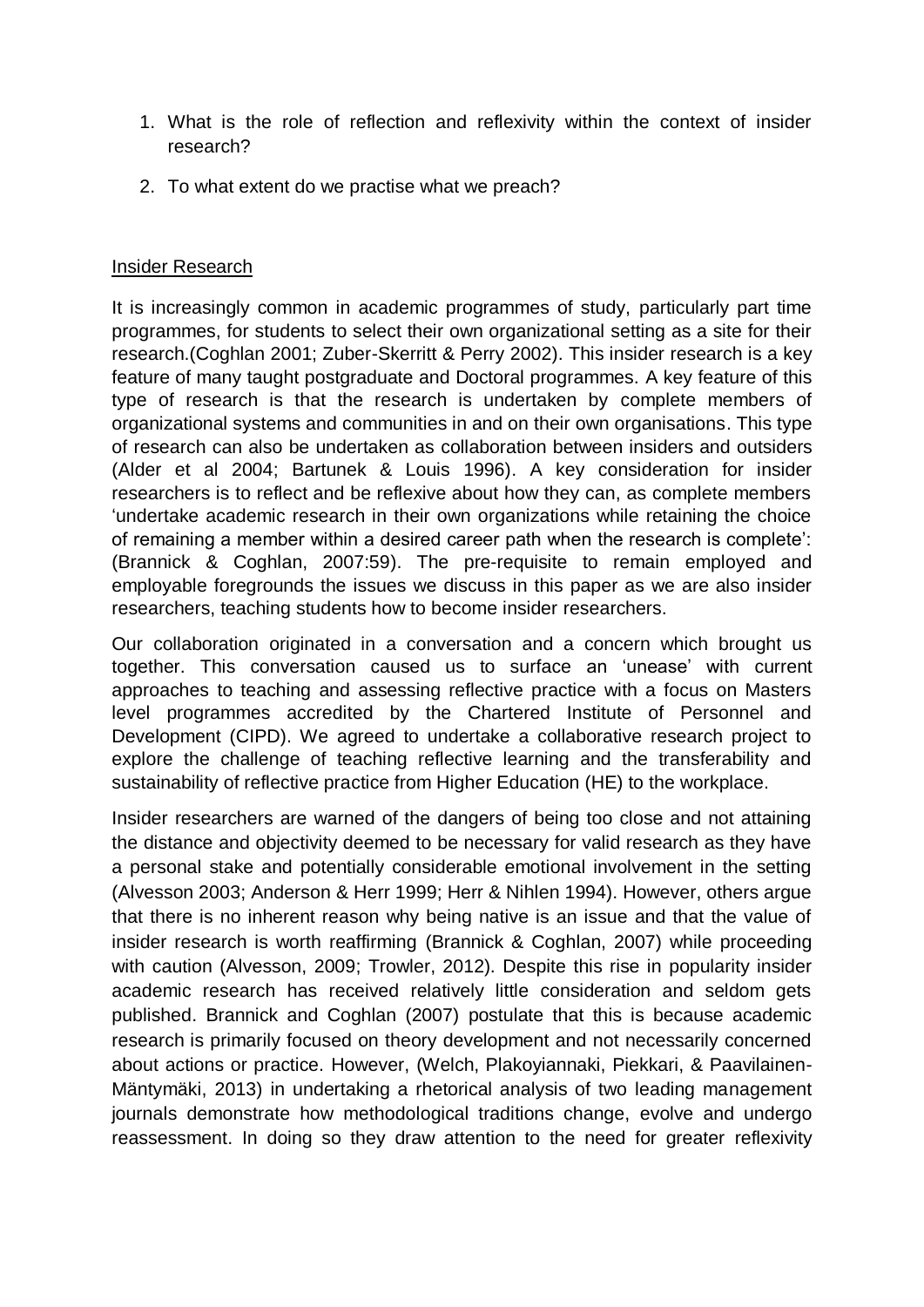about how, as a community of scholars, we present, justify and legitimize the theoretical contributions of qualitative studies.

#### Reflexivity

Considerable attention has been devoted to constructing models of reflexivity in management research. For example, Johnson & Duberley (2003) discuss three different kinds of reflexivity: methodological, deconstructive and epistemic reflexivity. They associate methodological reflexivity with positivistic research as it is concerned with monitoring how the presence and actions of the researcher impacts on the research setting. Deconstructive reflexivity is associated with interpretative research as it is concerned with the researcher questioning their methodological and theoretical assumptions in order to understand how research participants see their situation. Epistemic reflexivity focuses on the researchers' belief systems and is a process for analysing and challenging taken-for- granted metatheoretical assumptions. This form of reflexivity involves seeking out collaborative research relations as the basis of knowledge creation. Therefore, reflexivity involves both an openness and honesty about our own position (Davey & Liefoofge, 2004) and this requires serious reflection on our responsibility as researchers. This implies a deliberate ongoing commitment to seeing self and identity as central to the process of research (Coffey, 1999) and calls into question what can be really known through management research.

Others draw attention to the role of talk in reflexivity. Cunliffe (2002) views reflexivity as a radical, dialogical enterprise and advocates that researchers must analyse their own ways of speaking and writing if they are to understand how knowledge is created through language. Alvesson (2008) also focuses on the implications for research writing highlighting that there are distinct sets of practices that arise from reflexivity which impact on the representation of multiple perspectives. However, these multiple perspectives are often written out in published management research primarily due to cultural definitions of research as a rational-objectivist and masculine activity (Brannan, 2011). It has been argued that acknowledging emotion and embodied experience is a crucial aspect of 'ethical reflexivity' as it 'involves acknowledging and working with those aspects of human social experience in a way which recognises their unavoidability and seeks to work constructively with them' (Bell & Thorpe 2013: 107).

Reflexivity challenges the idea that research data can provide an accurate representation of reality and highlights the inevitably partiality of knowledge claims (Bell & Thorpe, 2013). This partiality may not rest easy with insider researchers who may be under pressure to provide 'easy answers' and recommendations to employing and sponsoring organisations.

#### The collaborative research: insiders

As stated earlier we are also insider researchers interested in researching reflective practice. Our teaching and research interests are aligned in that we teach and research reflective practice at a variety of levels, from undergraduate to Doctoral, including Human Resource (HR) students at masters level. Since 2012 we have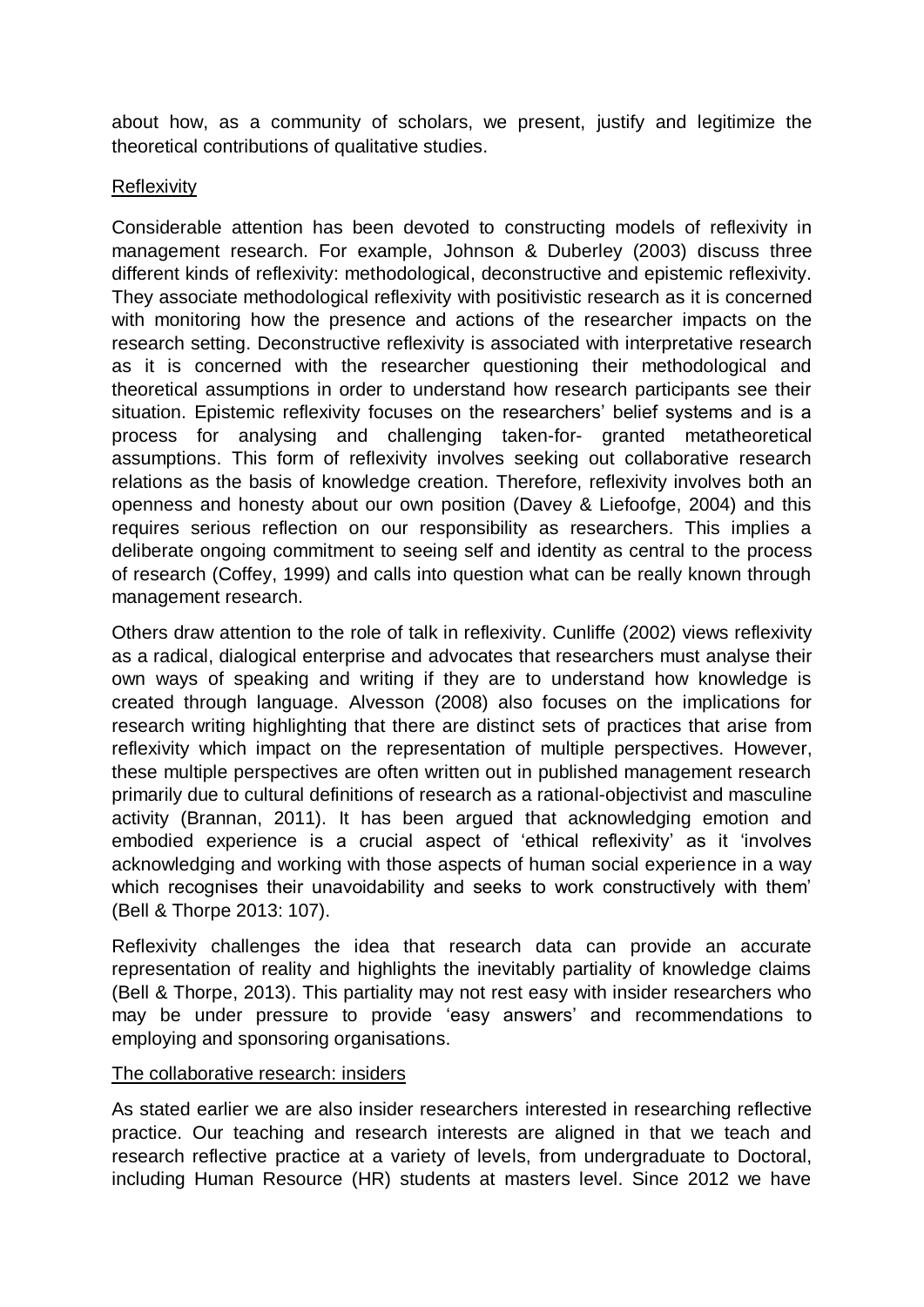sought to pursue an agenda addressing the impact of our efforts to teach reflective practice and the transfer of critical reflection from the classroom to the workplace.

Reflective practice has an established history in management education and research. From a research perspective Hibbert et al. (2010) provides a useful distinction. They discuss reflection as a process of observing how we do research, described by the idea of holding up a mirror to see how research is done. Reflexivity is viewed as a process of self-reflection based on questioning how research is done. Therefore reflexivity involves the questioning of taken-for granted assumptions and is aligned with critical reflection (Reynolds, 1998). Epistemic reflexivity and critical reflection share common features in that they both question taken-for- granted assumptions within a social and political context. In addition, critical reflection is concerned with an emancipatory agenda and is aligned with a critical research agenda.

Reflexivity can enable the exploration of uncomfortable truths (Bell and Bryman , 2007) and in doing so develop greater reciprocity generating research which is of mutual benefit to participants and the researcher(s). Despite the espoused benefits of reflexivity Bell and Thorpe (2013) highlight that it is still a 'minority sport' which is talked about much more in abstract terms than it is actually practiced.

Within this developmental paper we examine our collaborative research journey and our attempts at practising what we preach. In doing so we provide a rare reflexive account and open a discussion on the assertion that reflexivity is a 'minority sport' (Bell and Thorpe, 2013).

#### Striving to practice what we preach: How are we doing?

Researching our practice is an important aspect of our shared values and approach. As teachers and researchers we had concerns regarding the teaching and assessment of reflective learning (Holden & Griggs, 2012; Lawless et al. 2012; Rae & Rowland, 2012). It was this initial 'concern' which brought us together and the opportunity to put together a collaborative bid for the HE Academy. During our initial meeting we surfaced some of our taken-for- granted assumptions regarding the teaching of reflective practice and our desire to research it.

All four researchers have meet face to face on three occasions but the majority of our conversations have been by e mail, with some individual phone calls. Our e mail correspondence has focused on sending reading material to each other and crafting outputs. We have also shared reading material which has challenged our metatheoretical assumptions. We have, on occasion, paired up to present outputs at conferences.

The reading and writing process has enabled us to share and challenge some of our taken-for-granted assumptions. The use of track comments has proved particularly useful and we are beginning to develop conversations for understanding as we read and comment on emerging work. It is unlikely that these 'track comment'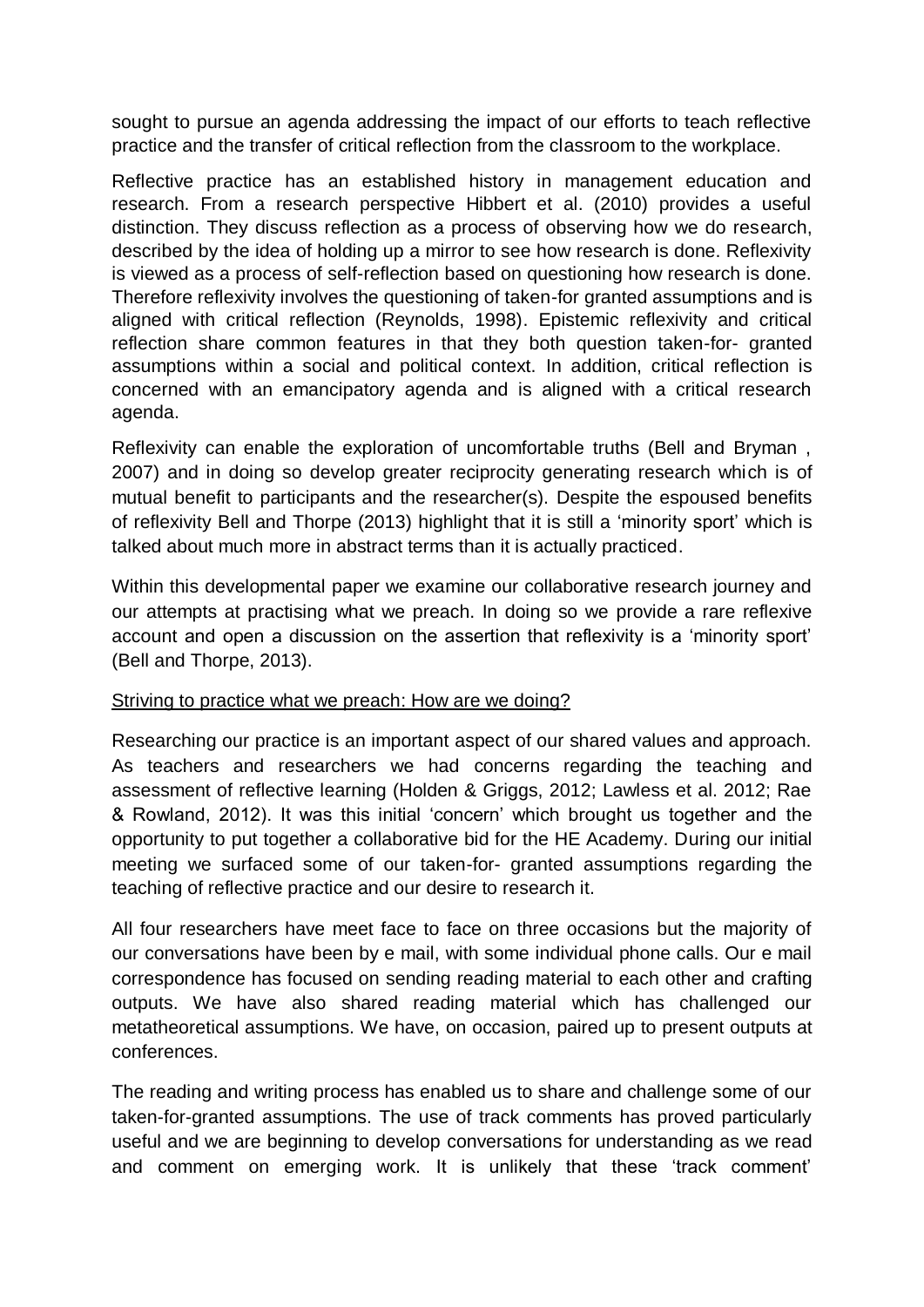conversations would have occurred without the face to face meetings. We have used the face to face meetings to progress the project while getting to know each other better. After the  $2<sup>nd</sup>$  meeting we agreed to circulate a written reflective account focusing on our collaborative research experience and these reflective accounts will provide a focus for this developmental paper as we question whether we practise what we preach.

The lead author of this paper agreed to co-ordinate this and had to send friendly reminders to some colleagues before receiving their written accounts. Indeed, she had been very slow in producing her own account and had been prompted by the arrival of one reflective account in her in-box. When all the accounts had been received they were circulated to everyone and they formed the basis of a discussion at our  $3^{rd}$  meeting. We all acknowledged that we had found it difficult to write the reflective account as we were very aware of the audience who would read it and unsure of the focus. This is illustrated by a quote from one of the accounts. For clarity, we have labelled the accounts  $1 - 4$  but this numbering does not relate to the ordering of the authors' names in the paper.

Feel nervous in these notes about being very personal…other than in relation to myself. I could do a strengths and weaknesses for each of the three other partners vis the collaboration but am pulling back from committing this to paper. But does a strong collaboration need a greater level of opening up and honesty with each other? (Account 1)

This acknowledgement of the emotional experience of writing a reflective account 'feel nervous…about being personal …pulling back from committing this to paper' was reflected in other accounts.

This is a difficult section to write and I hope that sense emerges as my fingers hit key boards. (Account 2).

Interestingly, this 'difficult section' focused on 'other' colleagues who were not directly involved in the collaboration. As authors of reflective learning accounts we demonstrated a willingness to put a mirror of reflection in front of themselves

Being, in terms of research and publications, the most junior of the group, I didn't always feel I was adding value to the proceedings – this certainly didn't come from the group, more of my own perceptions. (Account 4)

However, there appeared to be an initial hesitation in critiquing the collaboration. The critiques of the collaboration were written in a tentative and questioning genre as illustrated by the following extract:

Looking back, I think we all came to it with a level of enthusiasm but I'm not sure we explored in sufficient depth what we expected from the project or how we saw the collaboration working. Yes, we set project aims and agreed some initial stages for the project, but did we really confirm we have a common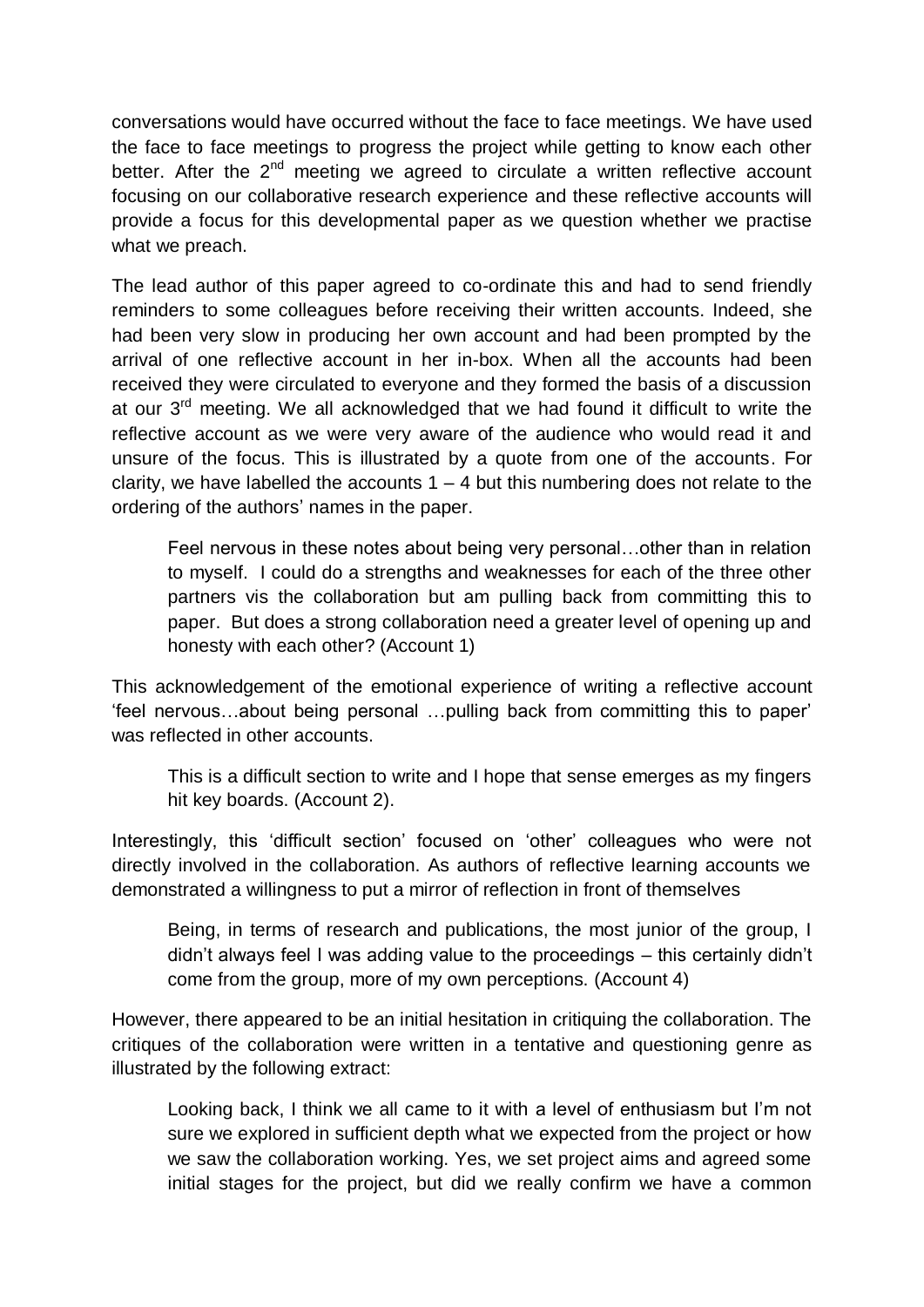understanding? You could say this doesn't matter as a team can evolve organically and I suppose that is how I would see our progress but perhaps it would have been worth exploring roles and expectations in more depth. (Account 3)

The key themes which emerged from the written accounts were discussed at our 3<sup>rd</sup> meeting. During this meeting we 'aired' many of our concerns which had been 'hinted at' within the written accounts. This draws attention to the problematic issues of just relying on a written reflective account and the need for ongoing dialogue if learning is to emerge. However, it is not our intention in this paper to discuss the advantages and disadvantages of writing reflective learning accounts or indeed the advantages and disadvantages of collaborative working.

It is our intention to illustrate how we are striving to practise what we preach and to illustrate how collaborative working can enhance reflection and reflexivity. We have a skype meeting planned prior to the UFHRD conference and we are all attending the conference. These face to face meetings will be supplemented by 'track comment' conversations. Reflexivity requires that we analyse our ways of speaking and writing in order to understand how knowledge is created through language.

As insider researchers within a HE environment a key driver for our collaboration is produce better quality management research which is publishable. Reading and writing is the social practice

# **Conclusion**

As teachers and researchers we share a social constructionist perspective on learning. This starts from the assumption that learning occurs, and knowledge is created, mainly through conversations and interactions between people (Brown & Duguid, 1991; Cook & Yanow, 1993; Lave & Wenger, 1991; [Wenger, 1998\)](#page-7-0). As insider researchers we recognise that we are all insiders of many systems. The knowledge we have of these systems is rich and complex. Our paper provides a first step at playing the 'minority sport' of reflexivity as we discuss how through a process of reflexive conversations we can articulate tacit knowledge that has become deeply segmented due to socialisation and reframe it.

This reframing can lead to theoretical knowledge which is publishable. However, therein rests another story which may explain why reflexivity continues to be a 'minority sport'. We welcome discussion and the opportunity to continue our learning conversations.

<span id="page-5-0"></span>Alvesson, M. (2009). At-home Ethnography: Struggling with Closeness and Closure. In S. Ybema, D. Yanow, H. Wels & F. Kamsteeg (Eds.), *Organizational Ethnography: Studying the Complexities of Everyday Life* (pp. 156-174). London: Sage.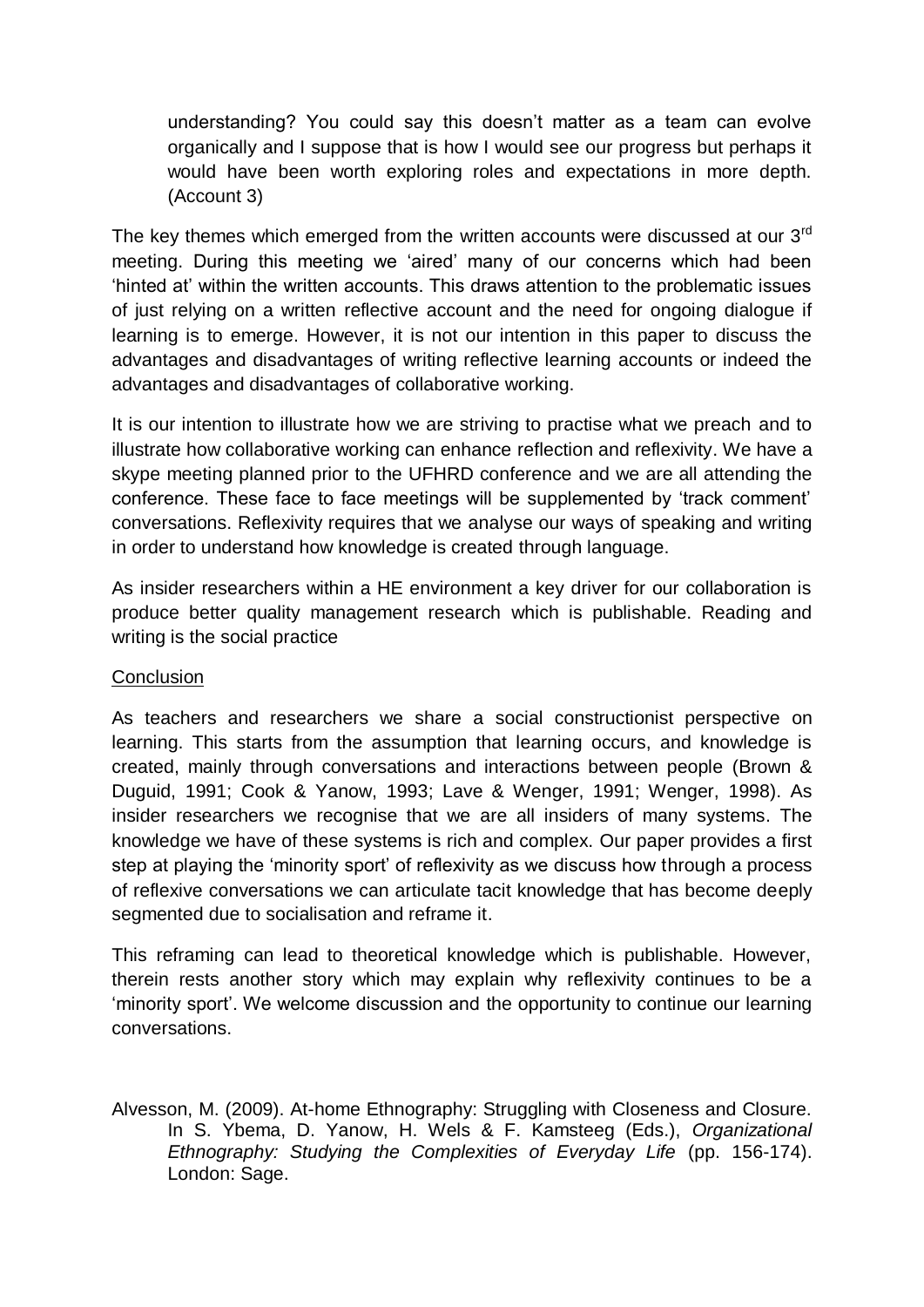#### ferences

Anderson, L.M., Critical reflection: the hallmark of masters education, Education in a Changing Environment, , Conference Proceedings, 17-18 September, 2003,

Bell, E. and Bryman , A. (2007) 'The ethics of management research: An exploratory content analysis', British Journal of Management, 18(1): 63-77.

Bell, E., and Thorpe, R. (2013) A Very Short, Fairly Interesting and Reasonably Cheap Book about Management Research, London, Sage

Brannick, T., & Coghlan, D. (2007). In Defense of Being "Native": The Case for Insider Academic Research. Organizational Research Methods, 10(1), 59-74. doi: doi: 10.1177/1094428106289253

Brown, J. S., & Duguid, P. (1991). Organizational learning and communities-ofpractice: toward a unified view of working, learning, and innovation. Organization Science, 2(1), 40-57.

Cook, S., & Yanow, D. (1993). Culture and organizational learning. Journal of Management Inquiry, 2, 373-390.

Holden, R. and Griggs, V. (2011), Not more learning logs! A research based perspective on teaching reflective learning within HR professional education, Human Resource Development International, 14 (4)

Gray, D.E. (2007) Facilitating Management Learning – Developing Critical Reflection through Reflective Tools, Management Learning, **38** (5)

Griggs, V.; Rae, J.; Lawless, A. and Holman, R. (2014) Improving the Teaching of Reflective Practice for HR Professionals, paper to be presented to UFHRD Conference, Edinburgh, June

Hibbert, P., Coupland, C. and MacIntosh, R. (2010) 'Reflexivity: Recursion and relationality in organizational research processes', Qualitative Research in Organizations and Management, 5(1): 47-62.

Lawless, A. and McQue L. (2008) Becoming a community of critically reflective HR practitioners: challenges and opportunities within an MA partnership programme, Journal of European Industrial Training, 32(5): 323-335

Lawless, A., Sambrook, S. and Stewart, J. (2012) Critical HRD: enabling alternative subject positions within an MA HRD 'community'. *Human Resource Development International, 15(3).*